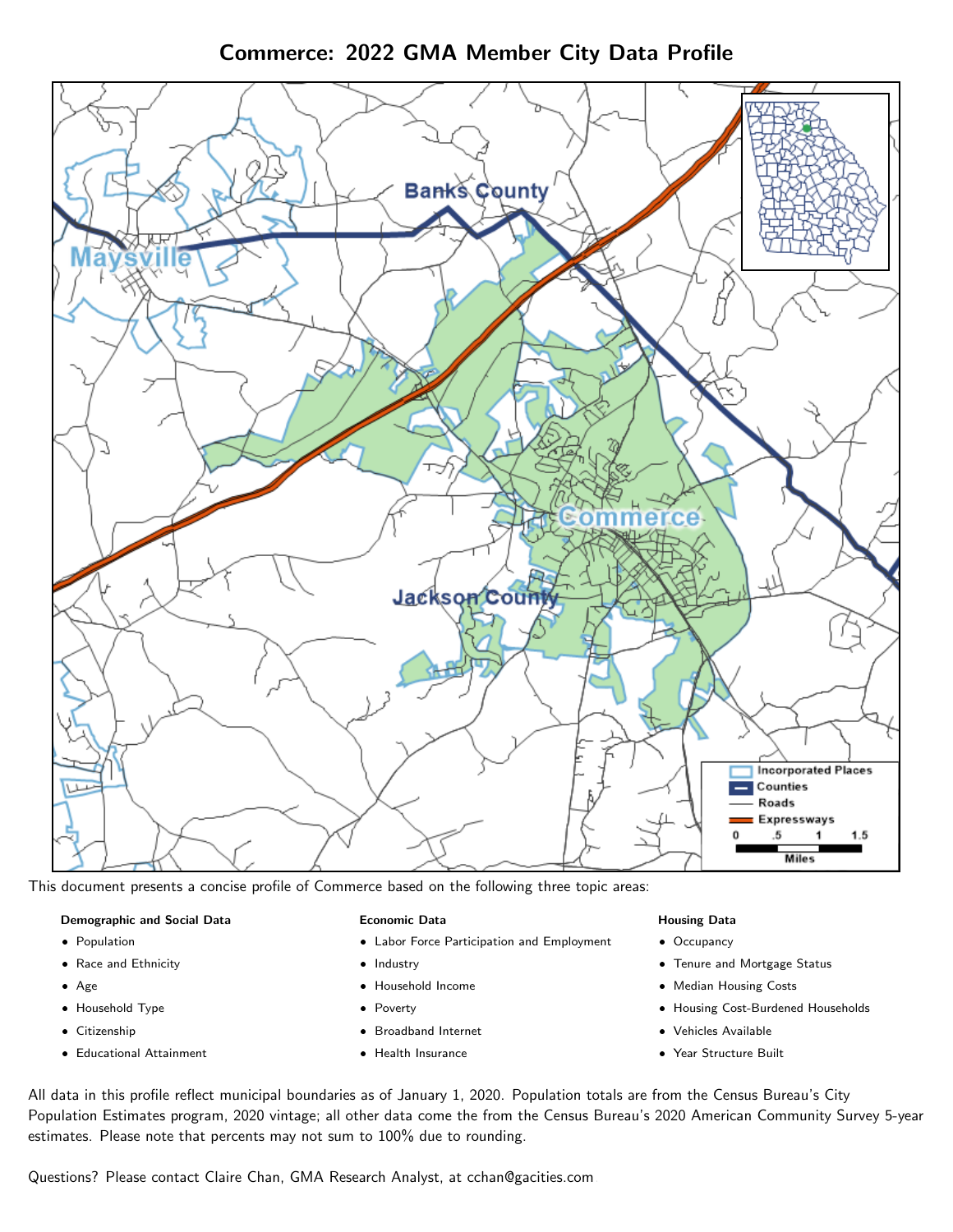# Commerce: Demographic and Social



Age 0% 2% 4% 6% 8% Male <u>John Halle</u> Female 8% 6% 4% 2% 85 and over 80-84 75-79 70-74 65-69 60-64 55-59 50-54 45-49 40-44 35-39 30-34 25-29 20-24 15-19  $10-14$ 5-9 Under 5

**Citizenship** 



Source: American Community Survey, 2020 5-year estimates, table B05002 Source: American Community Survey, 2020 5-year estimates, table B15002

Race and Ethnicity



Source: U.S. Census Bureau, City Population Estimates, 2020 vintage Source: American Community Survey, 2020 5-year estimates, table B03002

## Household Type



Source: American Community Survey, 2020 5-year estimates, table B01001 Source: American Community Survey, 2020 5-year estimates, table B11001

### Educational Attainment



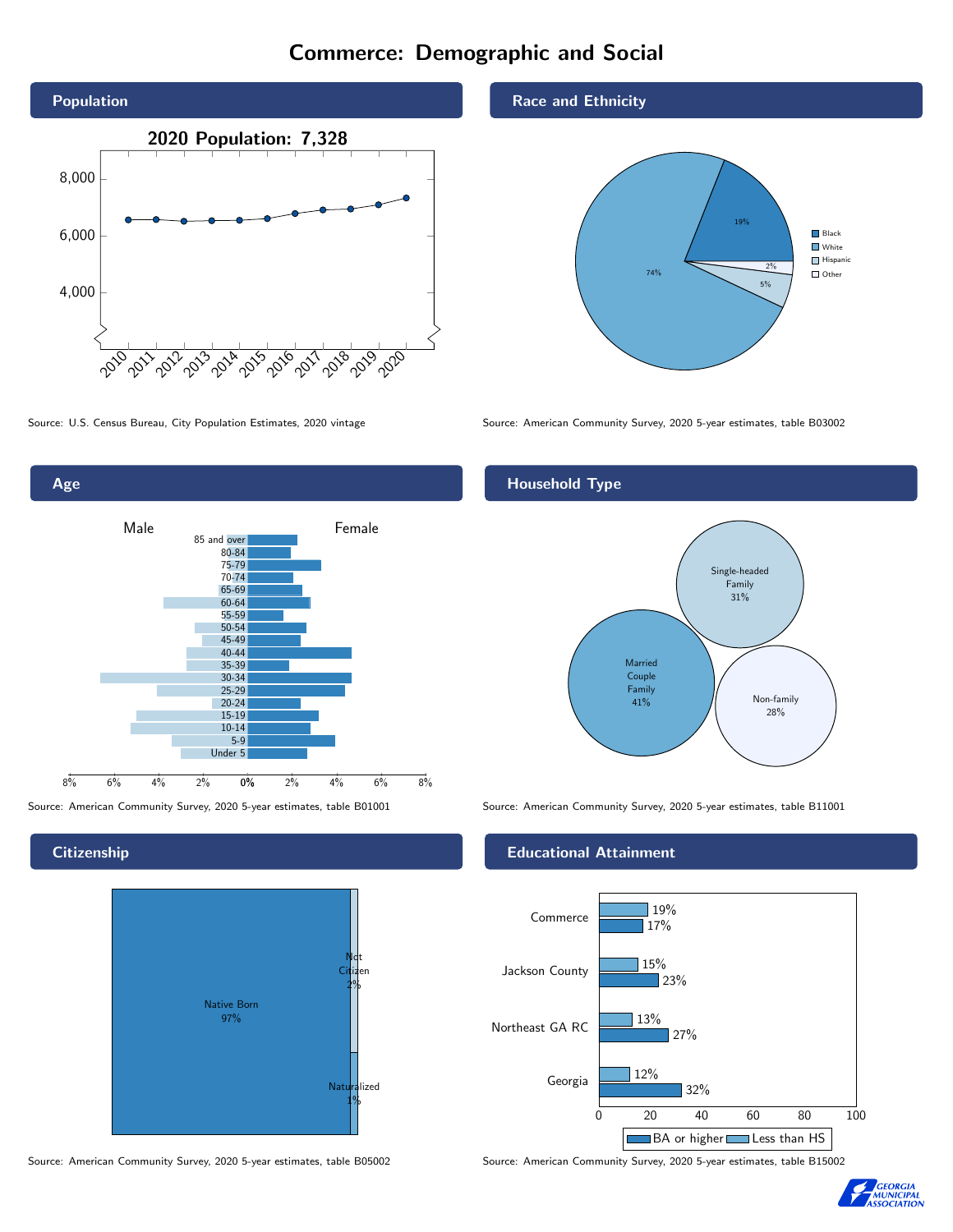# Commerce: Economic



Source: American Community Survey, 2020 5-year estimates, table B23001 Note: Unemployment rate is based upon the civilian labor force.



Source: American Community Survey, 2020 5-year estimates, tables B19013 and B19025 Source: American Community Survey, 2020 5-year estimates, table B17010



Industry

| Agriculture, forestry, fishing and hunting, and mining      | $0\%$ |
|-------------------------------------------------------------|-------|
| Construction                                                | $4\%$ |
| Manufacturing                                               | 13%   |
| <b>Wholesale Trade</b>                                      | 5%    |
| Retail Trade                                                | 15%   |
| Transportation and warehousing, and utilities               | 7%    |
| Information                                                 | $1\%$ |
| Finance and insurance, real estate, rental, leasing         | 2%    |
| Professional, scientific, mgt, administrative, waste mgt    | 8%    |
| Educational services, and health care and social assistance | 22%   |
| Arts, entertainment, recreation, accommodation, food        | 10%   |
| service                                                     |       |
| Other services, except public administration                | $4\%$ |
| Public administration                                       | 10%   |

Source: American Community Survey, 2020 5-year estimates, table C24030

Poverty



## **Health Insurance**



Source: American Community Survey, 2020 5-year estimates, table B28002 Source: American Community Survey, 2020 5-year estimates, table B18135